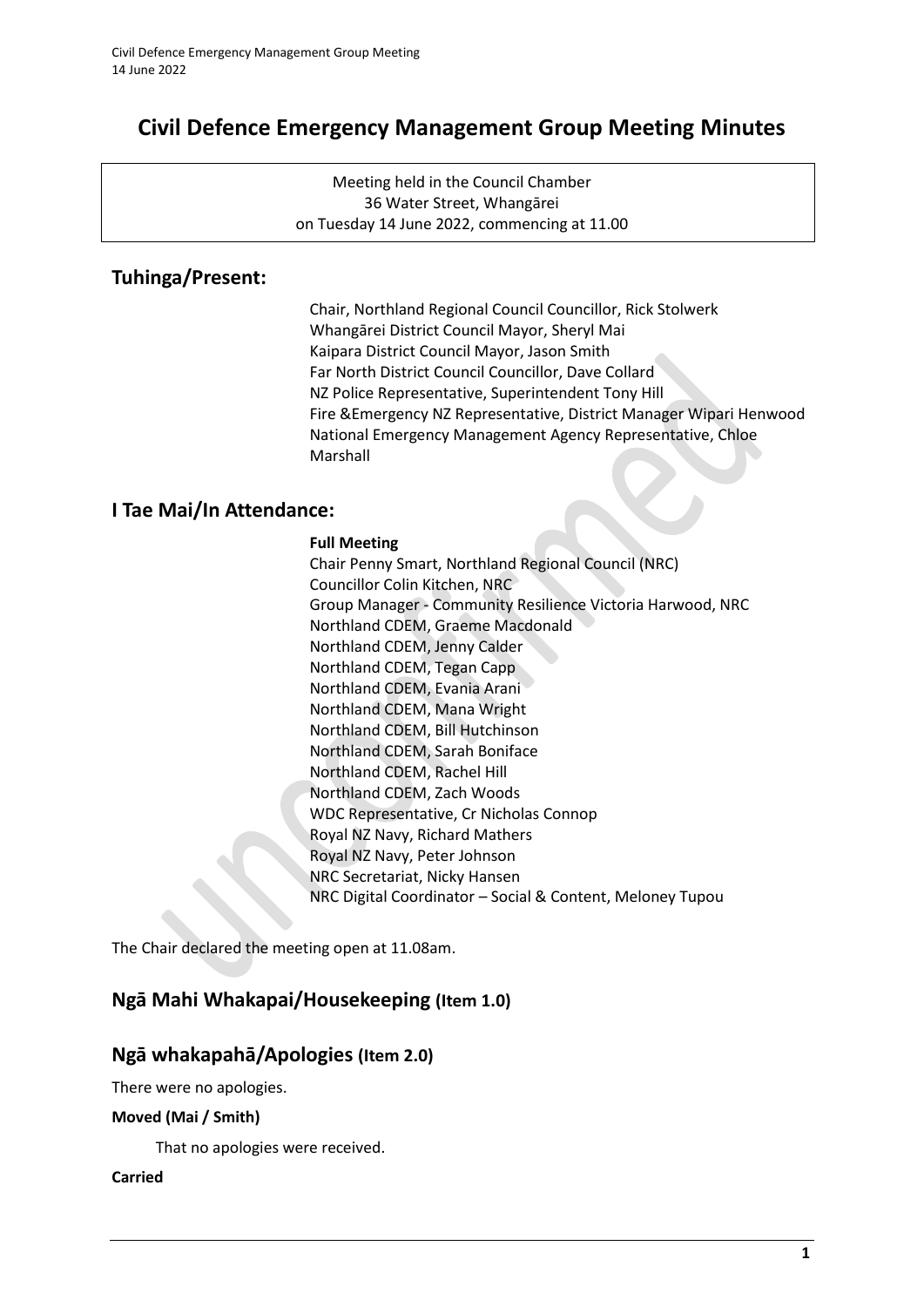Civil Defence Emergency Management Group Meeting 14 June 2022

# **Nga whakapuakanga/Declarations of Conflicts of Interest (Item 3.0)**

It was advised that members should make declarations item-by-item as the meeting progressed.

# **Confirmation of Minutes - (Item 4.1)**

#### **Report from Nicky Hansen, PA to GM Community Resilience**

#### **Moved (Stolwerk / Collard)**

That the minutes of the Civil Defence Emergency Management Group meeting held on 1 March 2022 be confirmed as a true and correct record.

**Carried**

# **Receipt of Schedule of Actions(Item 4.2)**

#### **Report from Nicky Hansen, PA to GM Community Resilience**

#### **Moved (Stolwerk / Mai)**

That the minutes of the Civil Defence Emergency Management Group meeting held on 1 March 2022 be confirmed as a true and correct record.

#### **Carried**

**Action: Item #2, Report to go to the Northland Forward Together meeting on 25 July 2022.**

## **NEMA Monthly Update (Item 5.1)**

#### **Report from Graeme MacDonald, Emergency Manager**

### **Moved (Stolwerk / Mai)**

- 1. That the report 'NEMA Monthly Update' by Graeme MacDonald, Emergency Manager and dated 23 May 2022, be received.
- 2. That the "Partnership Charter" be received and endorsed.

#### **Carried**

# **Northland CDEM Group, CEG and Group Appointments(Item 6.1)**

### **Report from Graeme MacDonald, Emergency Manager**

### **Moved (Smith / Hill)**

1. That the report 'Northland CDEM Group, CEG and Group Appointments' by Graeme MacDonald, Emergency Manager and dated 3 June 2022, be received.

2. That the Civil Defence Emergency Management Group approves the appointment of Alistair Dunlop, Building Services Manager – Kaipara District Council, as a Group Controller, in accordance with Section 26 (2), Civil Defence Emergency Management Act 2022.

#### **Carried**